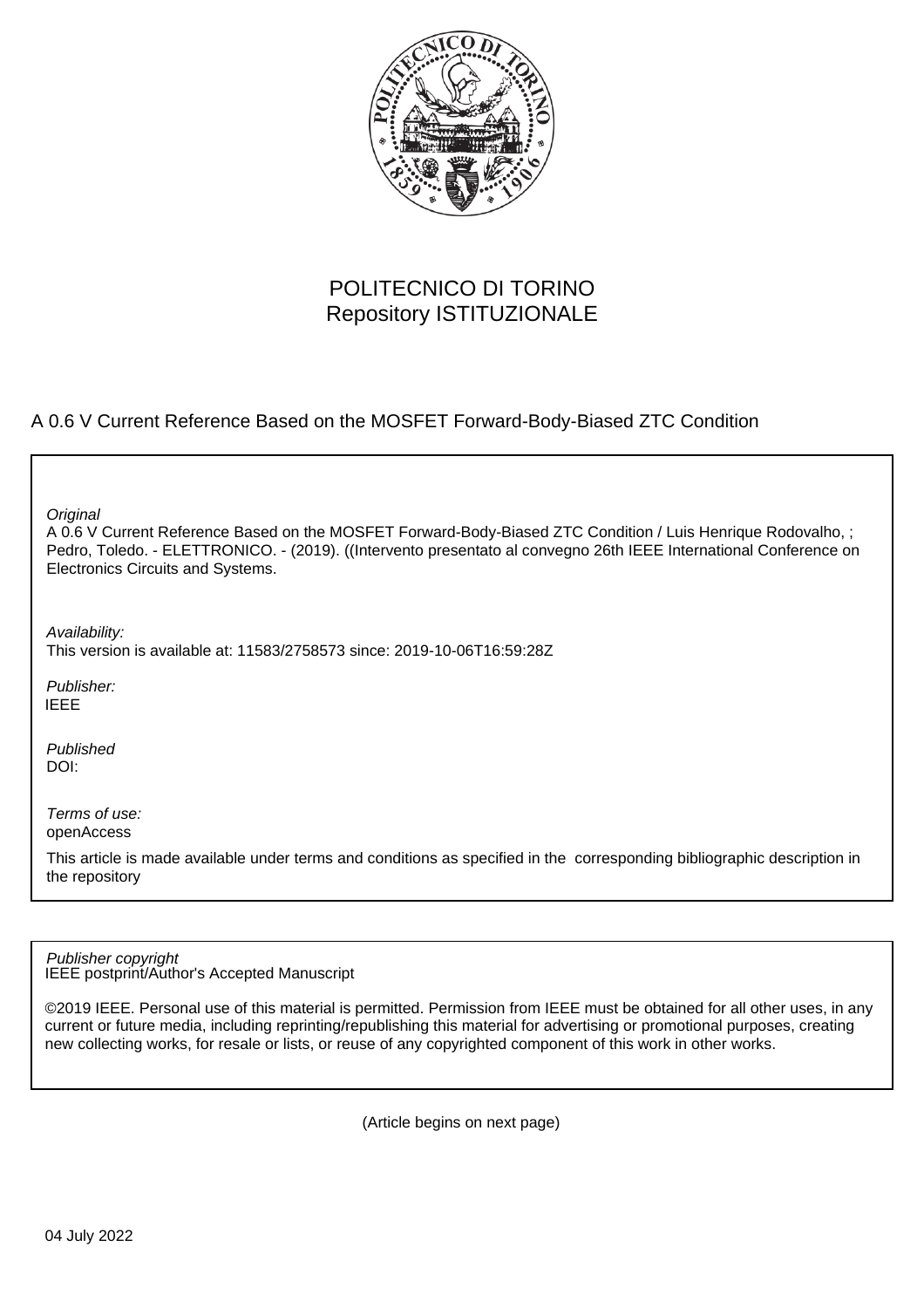# A 0.6 V Current Reference Based on the MOSFET Forward-Body-Biased ZTC Condition

Luis Henrique Rodovalho<sup>∗</sup> , Pedro Toledo†‡

∗ Integrated Circuits Laboratory, Federal University of Santa Catarina, Brazil †Graduate Program on Microelectronics - UFRGS - Porto Alegre, RS, Brazil †Politecnico di Torino - Polito - Turin, Italy {luis.henrique.rodovalho@posgrad.ufsc.br, pedro.leitecorreia@polito.it}

*Abstract*—This work presents a self biased current reference circuit based on the MOSFET Zero Temperature Coefficient ( $ZTC$ ) condition. To achieve lower supply voltage ( $V_{\text{DD}}$ ) operation, the proposed circuit employs forward body biasing technique to decrease the MOSFET ZTC biasing point. In addition, a body-driven pseudo differential Operational Transconductance Amplifier (OTA) is used to further reduce the minimum supply voltage. From transitor-level simulations, the current reference is predicted to have an Effective Temperature Coefficient  $(T C_{\text{eff}})$  of 65 ppm/<sup>o</sup>C from -55 to 125 <sup>o</sup>C and a fabrication sensitivity of  $\sigma/\mu$  $= 6.5 \%$ , including process and mismatch variability. The power supply sensitivity is around 0.75  $\%/V$  for this new reference.

#### I. INTRODUCTION

Being an essential building block for analog designs, current references work as a biasing reference for many other circuits. To suit the recent nanoscale CMOS technology low voltage supply  $(V_{DD})$  constraints [1] and/or the requirements of low power applications [2]–[4], several current references have been proposed [5]–[8]. Among them, it can readily be seen that the usage of the MOSFET Zero Temperature Coefficient (ZTC) condition has been showing itself as good approach mainly due to its programability [9]–[12] and its availability in advanced MOSFETs technologies, such as UTBB SOI and FinFET devices [13].

As a new alternative, this work presents a novel ZTC based current reference circuit which uses forward body biasing technique to decrease the MOSFET ZTC bias point. In addition, to further improve the circuit performance in low  $V_{\text{DD}}$  operation, a bulk-driven Operational Transconductance Amplifier (OTA) [14], [15] within proposed current reference is used.

The paper has the following structure. In Section II, the forward body biasing technique applied in the ZTC operating point is described. In Section III, the self-biased CMOS current reference is analysed and designed. The transistor level simulation results are presented in section IV, followed by comparisons to other references proposed in the literature. Finally, in section V, the concluding remarks are drawn.

#### II. MOSFET FORWARD-BODY-BIASED ZTC CONDITION

The ZTC condition comes from the mutual cancellation of the mobility and threshold voltage dependencies on temperature [5]. Fig. 1 shows the drain current w.r.t. the gatesource voltage ( $V_{GS}$ ) of a saturated long-channel 10  $\mu$ m width by 10  $\mu$ m length 180nm process NMOS transistor, simulated



Fig. 1: NMOSFET ZTC condition in diode configuration: (a) Gate connected and (b) Forward-Body-Biased connected

under  $-40\degree C$ , 27°C and 85°C temperatures, for both the gate and forward-body-biased diode-connected configurations. The ZTC operation points can be seen around  $V_{GB} \approx 570 \text{mV}$  and  $V_{GB} \approx 450$  mV for the gate and forward-body-biased diodeconnected configurations, respectively. In these bias points, the currents are tolerant to temperature variation.

In [5], MOSFET ZTC and its vicinity conditions have been modeled and expressed by (1) and (2). Which explain the lower voltages for the ZTC behavior in the the forward-bodybiased configuration (negative  $V_{SB}$ ).

$$
V_{GS}(T) \approx V_{GZ} - \frac{\alpha_{V_{T0}} \Delta i_f}{2i_{fz}}T\tag{1}
$$

where

$$
V_{GZ} = V_{T0}(T_0) + (n-1)V_{SB} - \alpha_{V_{T0}}T_0 \tag{2}
$$

 $V_{GS}$  is the gate-source voltage,  $V_{GZ}$  is the ZTC gate-source voltage,  $\beta_z$  is the ZTC slope,  $\Delta i_f$  indicates how far the transistor is biased from the ZTC operating point,  $i_f$  is the forward inversion level,  $i_{\text{fz}}$  is the ZTC forward inversion level, T is the temperature,  $V_{T0}(T_0)$  is the threshold voltage at room temperature, $n$  is the slope factor,  $V_{SB}$  is the source-bulk voltage and  $\alpha_{V_{\text{TO}}}$  is the thermal coefficient of the threshold voltage.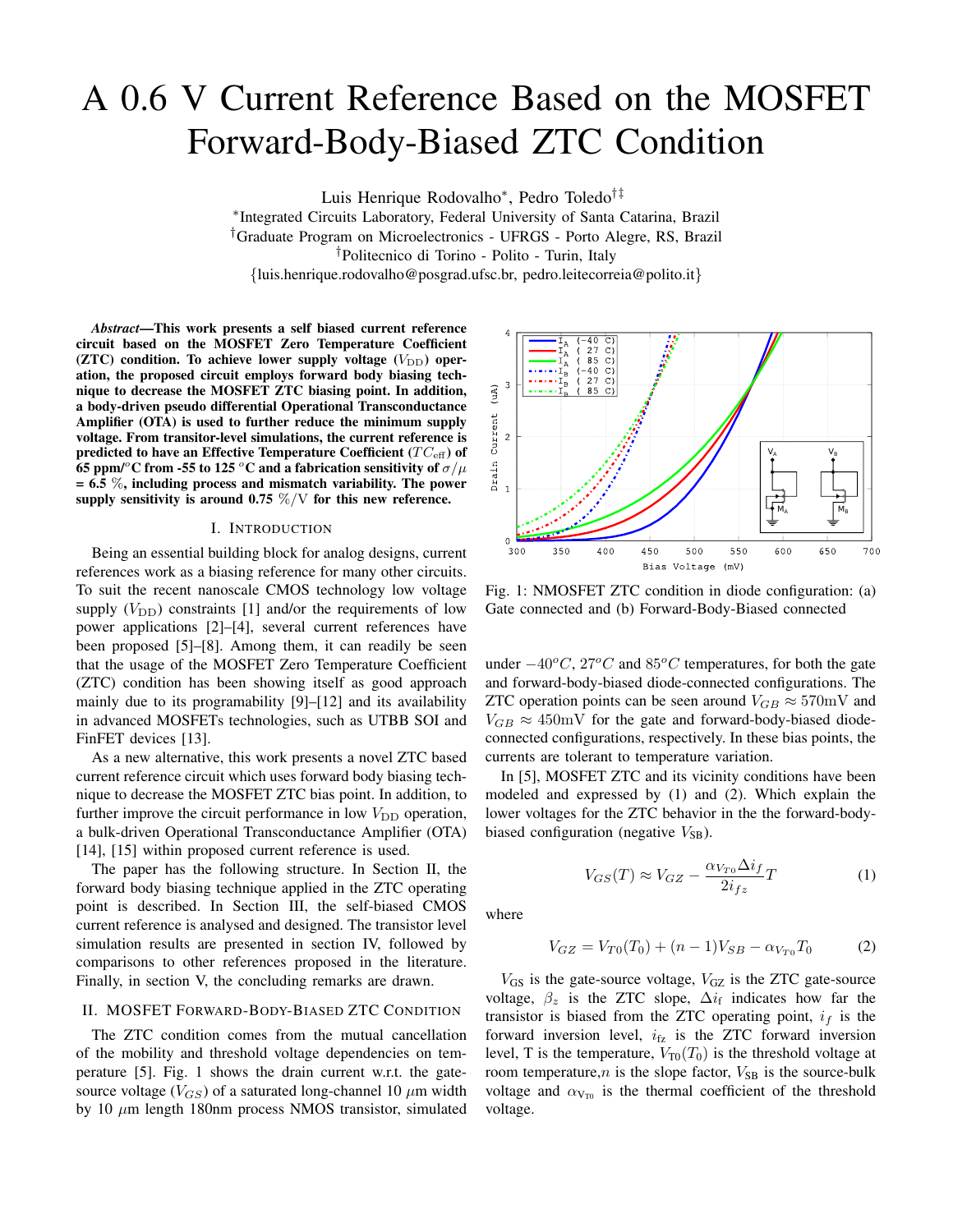

Fig. 2: Self-biased CMOS current reference concept based on the forward-body-biased ZTC operation condition [5].

#### III. PROPOSED SELF BIASED CURRENT REFERENCE

Figure 2 shows a self-biased current reference based on the MOSFET ZTC operation condition, as presented in [5]. The MOSFET device  $M_{ZTC}$ , while in diode configuration (in this case, forward-body-biased connected), if biased properly with a specific  $V_{GS}$  gate-source voltage, outputs a drain current tolerant to temperature variations. The main idea of this current reference topology is to use ZTC vicinity of a MOSFET transistor to compensate the thermal drift of a polysilicon reference resistor  $R_{REF}$ , resulting on an equilibrium bias point with small temperature dependence. The Eqs. (3) and (4) describe how to size  $R_{REF}$  and  $M_{ZTC}$  aspect ratio properly [5].

$$
R_{REF} \approx \frac{V_{GZ}}{I_{REF}(1 - \alpha_1 T_0)}
$$
  
= 
$$
\frac{V_{TO}(T_0) + (n - 1)V_{SB} - \alpha_{V_{TO}}T_0}{I_{REF}(1 - \alpha_1 T_0)}
$$
(3)

$$
(W/L)_{ZTC} = \frac{2n\left(\frac{-2\alpha_1}{\alpha_{V_{T0}}}R_{REF} + \frac{1}{I_{REF}}\right)^{-1}}{\mu_n(T_0)T_0^2C'_{ox}\alpha_{V_{T0}}^2}
$$
(4)

where  $\alpha_1$  is poly resistor thermal dependence,  $C'_{ox}$  is the gate capacitance per unit of area and  $I_{REF}$  is the output reference current.

The minimum supply voltage required by this topology is limited either by the  $M_{ZTC}$  biasing voltage or by the OTA. Figure 3a shows a version of the previous circuit using conventional OTA. This OTA is composed of three stacked transistors which must be in the saturation region in order the circuit functions properly.

The circuit shown in Figure 3b uses a body input OTA, which is composed by two stacked transistors and can possibly function with a lower supply voltage. However, the use of the body terminal as input has its drawbacks. The forward biased body-source junction works as a forward biased diode and draws current from the input source. More importantly, the input impedance varies greatly with temperature, which can interfere in the reference transistor  $M_{ZTC}$  biasing point. As the reference transistor  $M_{ZTC}$  gate and body terminals



(c) Body input OTA enhanced version

Fig. 3: Current reference circuits with OTA variations

are shorted in order to lower its ZTC biasing point,  $V_D$  is then lowered and the current drawn by the differential pair parasitic diode is decreased, as can be seen in Fig. 1. The same technique is used in the current mirror composed of the transistors  $M_{1A-D}$  to decrease their inversion levels and, consequently, their saturation voltages.

Also, the body-drain small signal transconductance  $g_{mb}$  is a fraction of the gate-drain transconductance  $q_{ma}$  so that the OTA has a reduced voltage gain compared to the conventional gate input OTAs. To mitigate this, the transistors  $M_{1A-D}$  and  $M_{2A-B}$  are replaced by composite transistors [16], which can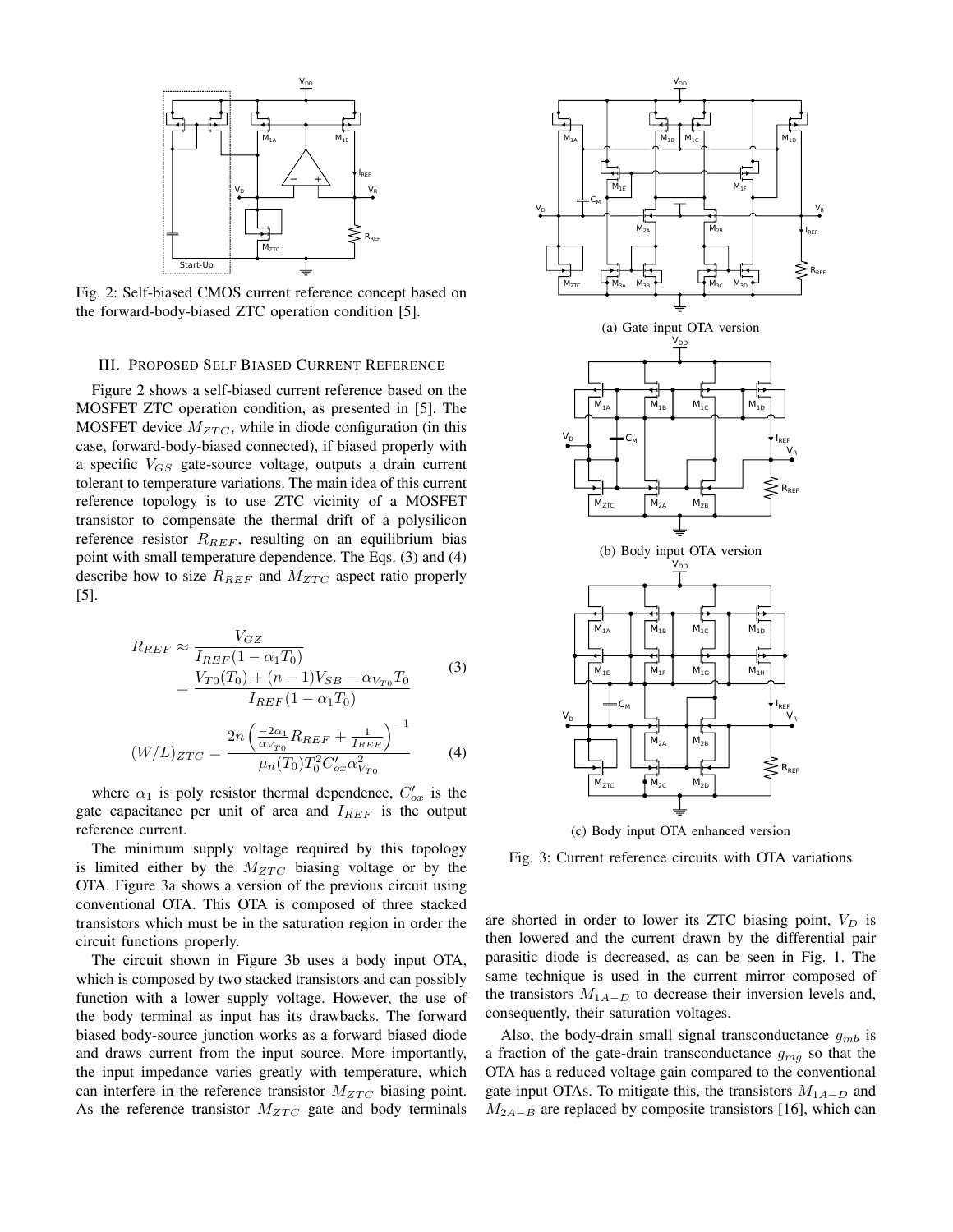

Fig. 4: Current reference comparison: (a) Output current reference power supply sensitivity, (b) Normalized current reference temperature sensitivity, (c) Power Supply Rejection and (d) Start-Up Time

be made equivalent to single transistors with larger output impedance.

#### IV. SIMULATION RESULTS

To validate the proposed current reference, three versions have been designed using the same forward-biased ZTC transistor and polyresistor with the Silterra IoT 0.18  $\mu$ m PDK. All simulation results herein presented are at transistor level using Cadence Virtuoso<sup>TM</sup>software and BSim4.5 MOSFET models. The three versions differ only by the OTA, as shown in Figure 3, and the transistor sizes are shown in Table I.

|                      | $k \times m \times W/L$                     |
|----------------------|---------------------------------------------|
|                      | Gate Input OTA                              |
| $M_{1A-F}$           | $16 \times 4 \times 700$ nm / 360 nm        |
| $M_{2A-B}$           | $16 \times 4 \times 700$ nm / 360 nm        |
| $M_{3A-D}$           | $16 \times 4 \times 700$ nm / 360 nm        |
|                      | Body Input OTA                              |
| $M_{1A-D}$           | $16 \times 1 \times 700$ nm / $2.82 \mu m$  |
| $M_{1A-B}$           | $16 \times 1 \times 700$ nm / $2.82 \mu$ m  |
|                      | Enhanced Body Input OTA                     |
| $M_{1A-D}$           | $16 \times 1 \times 700$ nm / $2.82 \mu m$  |
| $M_{1E-H}$           | $16 \times 4 \times 700$ nm / 360 nm        |
| $M_{1A-B}$           | $16 \times 4 \times 700$ nm / 360 nm        |
| $M_{1C-D}$           | $16 \times 1 \times 700$ nm / $2.82 \mu$ m  |
| $\overline{M}_{ZTC}$ | $1 \times 1 \times 10.0 \mu m / 10.0 \mu m$ |
| $R_{REF}$ (535 kΩ)   | $24 \times 450$ nm / 7.75 $\mu$ m           |
| $C_M$ (1 pF)         | $1 \times 20 \ \mu m$ / 50 $\mu m$          |

TABLE I: Transistor dimensions

Figure 4 shows how each circuit version compares to each other in several performance aspects. Figure 4a shows the



Fig. 5: Monte Carlo simulation including process and mismatch: (a) Output current reference mismatch and (b) Temperature coefficient mismatch

reference current  $I_{REF}$  versus power supply. All circuits were designed at the same biasing point and output a 690 nA reference current, but they differ at the power supply sensitivity and minimum operational supply voltage. The gate input OTA, body input OTA and enhanced body input OTA versions have a minimum operational voltage of approximately 0.7 V, 0.6 V and 0.6 V, and 0.02 %/V, 3.00 %/V and 0.75 %/V supply voltage sensitivity respectively.

Figure 4b depicts  $I_{REF}$  temperature sensitivity. The gate input OTA has Effective Temperature Coefficient  $(T C_{\text{eff}})$  of approximately 80 ppm/ $\degree$ C, over a temperature range from -40 to 85◦C. On the other hand, the body input OTA versions have an  $TC_{\text{eff}}$  of approximately 65 ppm/ $\textdegree$ C over the temperature range from -55 to 125◦C. It is worthwhile to mention that the body input versions were optimized for temperature range and the same biasing point was used for the gate bias version so that they would output the same reference at typical conditions.

Figure 4c depicts  $I_{REF}$  power supply rejection ratio of each circuit version at a 700 mV supply voltage operation. As can be noticed, the enhanced body input OTA version exhibits a better DC PSRR than simple bulk input OTA version, but they exhibit almost the same behavior at higher frequencies. The gate OTA version has a similar DC PSRR at this supply voltage operation point, yet it has a better performance at higher frequencies, due to transistor gate-drain transconctances being considerably higher than body transconductances.

Figure 4d shows a transient simulation depicting the startup time and circuit stability with a 1  $\mu$ s rise time 700 mV supply voltage pulse signal. All circuits use a compensation capacitor  $C_M$  to ensure stability, but only the OTA version needs a start-up circuit, as shown in Figure 2.

Figure 5 shows the enhanced body input current reference version  $I_{REF}$  and  $TC_{\text{eff}}$  spread from 1000 monte carlo runs, including process variation and mismatch. Fig. 5a shows the reference current spread with a  $\sigma/\mu = 6.5\%$ . While Fig. 5b presents a  $TC_{\text{eff}}$  spread with 99 % of samples below the 300 ppm/◦C. In order to correct the process variability undesired effects, a calibration scheme, such as digitally trimmed reference resistors [18] could be used.

Table II presents a summary of our topologies and com-